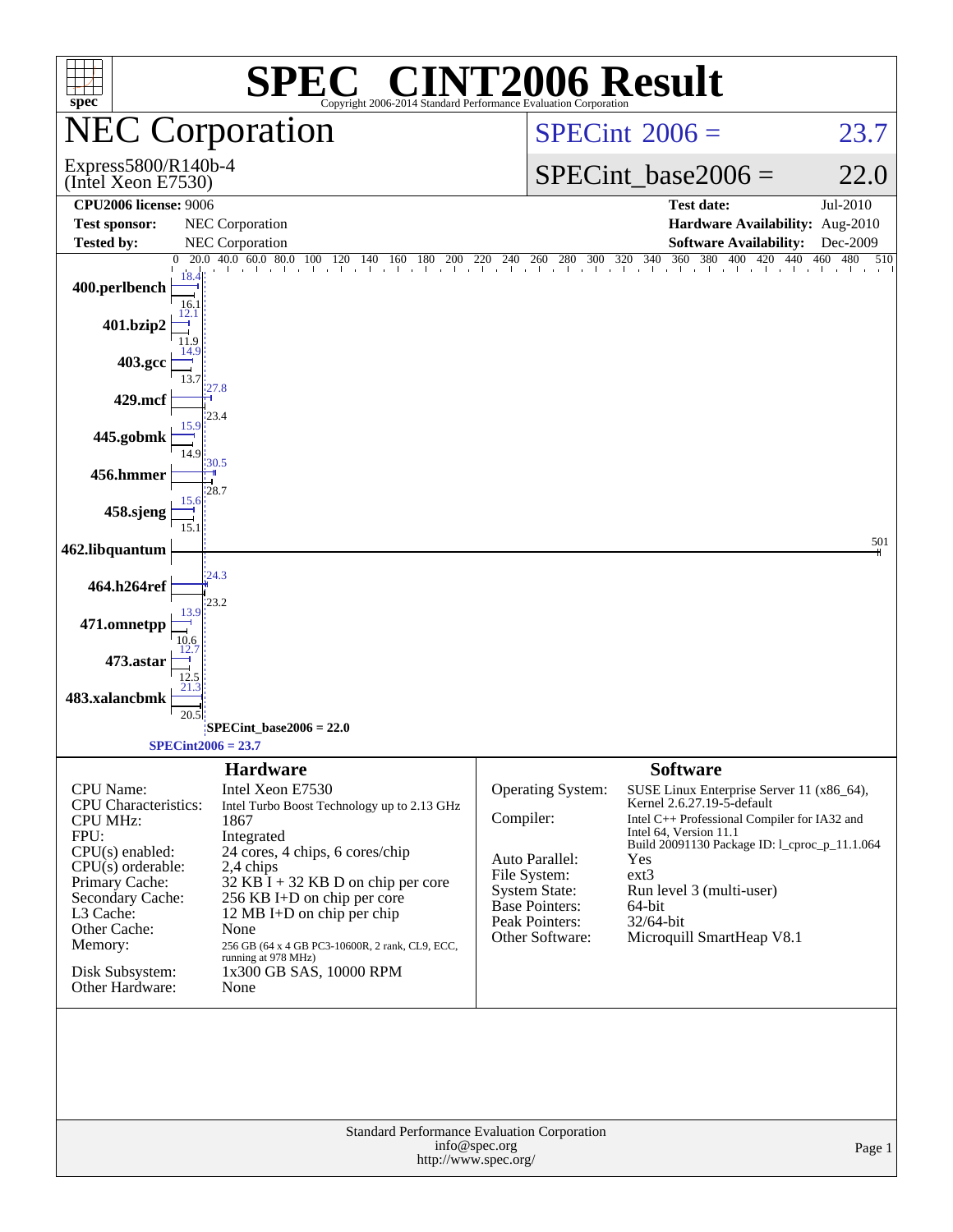

# NEC Corporation

#### (Intel Xeon E7530) Express5800/R140b-4

 $SPECint2006 = 23.7$  $SPECint2006 = 23.7$ 

# SPECint base2006 =  $22.0$

**[CPU2006 license:](http://www.spec.org/auto/cpu2006/Docs/result-fields.html#CPU2006license)** 9006 **[Test date:](http://www.spec.org/auto/cpu2006/Docs/result-fields.html#Testdate)** Jul-2010 **[Test sponsor:](http://www.spec.org/auto/cpu2006/Docs/result-fields.html#Testsponsor)** NEC Corporation **[Hardware Availability:](http://www.spec.org/auto/cpu2006/Docs/result-fields.html#HardwareAvailability)** Aug-2010 **[Tested by:](http://www.spec.org/auto/cpu2006/Docs/result-fields.html#Testedby)** NEC Corporation **[Software Availability:](http://www.spec.org/auto/cpu2006/Docs/result-fields.html#SoftwareAvailability)** Dec-2009

#### **[Results Table](http://www.spec.org/auto/cpu2006/Docs/result-fields.html#ResultsTable)**

|                    | <b>Base</b>                 |         |                |                          |                |              |                                             | <b>Peak</b>  |                |              |                |              |  |
|--------------------|-----------------------------|---------|----------------|--------------------------|----------------|--------------|---------------------------------------------|--------------|----------------|--------------|----------------|--------------|--|
| <b>Benchmark</b>   | <b>Seconds</b>              | Ratio   | <b>Seconds</b> | <b>Ratio</b>             | <b>Seconds</b> | <b>Ratio</b> | <b>Seconds</b>                              | <b>Ratio</b> | <b>Seconds</b> | <b>Ratio</b> | <b>Seconds</b> | <b>Ratio</b> |  |
| 400.perlbench      | 602                         | 16.2    | 606            | 16.1                     | 608            | 16.1         | 531                                         | 18.4         | 522            | 18.7         | 538            | 18.2         |  |
| 401.bzip2          | 817                         | 11.8    | 799            | 12.1                     | 808            | 11.9         | 818                                         | 11.8         | 793            | 12.2         | 798            | <u>12.1</u>  |  |
| $403.\mathrm{gcc}$ | 585                         | 13.8    | 592            | 13.6                     | 586            | <u>13.7</u>  | 544                                         | 14.8         | 539            | 14.9         | 540            | <u>14.9</u>  |  |
| $429$ .mcf         | 391                         | 23.3    | 390            | 23.4                     | 389            | 23.5         | <b>328</b>                                  | 27.8         | 328            | 27.8         | 327            | 27.9         |  |
| $445$ .gobmk       | 703                         | 14.9    | 704            | 14.9                     | 704            | 14.9         | 665                                         | 15.8         | 659            | 15.9         | 654            | 16.0         |  |
| 456.hmmer          | 323                         | 28.9    | 325            | 28.7                     | 329            | 28.3         | 306                                         | 30.5         | 318            | 29.3         | 302            | 30.9         |  |
| $458$ .sjeng       | 800                         | 15.1    | 800            | 15.1                     | 798            | 15.2         | 773                                         | 15.7         | 775            | 15.6         | 777            | 15.6         |  |
| 462.libquantum     | 41.3                        | 501     | 41.3           | 501                      | 41.5           | 499          | 41.3                                        | 501          | 41.3           | 501          | 41.5           | 499          |  |
| 464.h264ref        | 954                         | 23.2    | 959            | 23.1                     | 955            | 23.2         | 913                                         | 24.2         | 879            | 25.2         | 912            | 24.3         |  |
| 471.omnetpp        | 589                         | 10.6    | 590            | 10.6                     | 590            | 10.6         | 450                                         | 13.9         | 450            | 13.9         | 450            | <u>13.9</u>  |  |
| 473.astar          | 576                         | 12.2    | 561            | 12.5                     | 556            | 12.6         | 542                                         | 12.9         | 557            | 12.6         | 552            | <u>12.7</u>  |  |
|                    | 335                         | 20.6    | 337            | 20.5                     | 349            | 19.8         | 323                                         | 21.3         | 325            | 21.2         | <u>324</u>     | 21.3         |  |
| 483.xalancbmk      | $\mathbf{D}$ . $\mathbf{L}$ | tur 11. |                | 1.3.1.<br>$\overline{1}$ |                |              | $D$ and $L$ and $L$ and $L$ and $L$ and $L$ |              |                |              |                |              |  |

Results appear in the [order in which they were run.](http://www.spec.org/auto/cpu2006/Docs/result-fields.html#RunOrder) Bold underlined text [indicates a median measurement.](http://www.spec.org/auto/cpu2006/Docs/result-fields.html#Median)

#### **[Operating System Notes](http://www.spec.org/auto/cpu2006/Docs/result-fields.html#OperatingSystemNotes)**

'ulimit -s unlimited' was used to set the stacksize to unlimited prior to run

#### **[Platform Notes](http://www.spec.org/auto/cpu2006/Docs/result-fields.html#PlatformNotes)**

 BIOS setting: Performance/Watt: Traditional Hyper-Threading Technology: Disabled

#### **[General Notes](http://www.spec.org/auto/cpu2006/Docs/result-fields.html#GeneralNotes)**

 OMP\_NUM\_THREADS set to number of cores KMP\_AFFINITY set to granularity=fine,scatter

# **[Base Compiler Invocation](http://www.spec.org/auto/cpu2006/Docs/result-fields.html#BaseCompilerInvocation)**

[C benchmarks](http://www.spec.org/auto/cpu2006/Docs/result-fields.html#Cbenchmarks): [icc -m64](http://www.spec.org/cpu2006/results/res2010q3/cpu2006-20100729-12705.flags.html#user_CCbase_intel_icc_64bit_f346026e86af2a669e726fe758c88044)

[C++ benchmarks:](http://www.spec.org/auto/cpu2006/Docs/result-fields.html#CXXbenchmarks) [icpc -m64](http://www.spec.org/cpu2006/results/res2010q3/cpu2006-20100729-12705.flags.html#user_CXXbase_intel_icpc_64bit_fc66a5337ce925472a5c54ad6a0de310)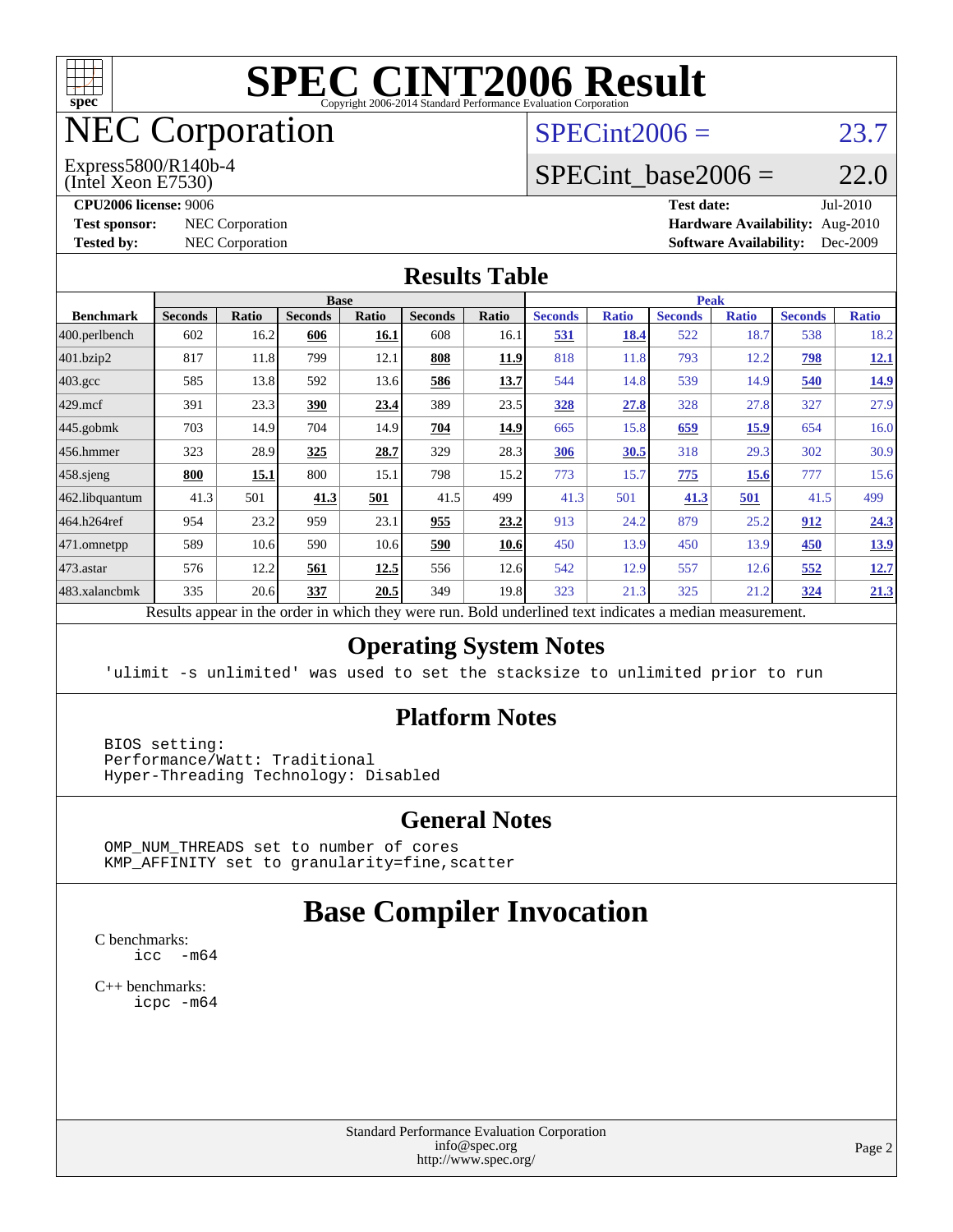

NEC Corporation

(Intel Xeon E7530) Express5800/R140b-4  $SPECint2006 = 23.7$  $SPECint2006 = 23.7$ 

SPECint base2006 =  $22.0$ 

| <b>Test sponsor:</b> | <b>NEC</b> Corporation |
|----------------------|------------------------|
| Tested by:           | NEC Corporation        |

**[CPU2006 license:](http://www.spec.org/auto/cpu2006/Docs/result-fields.html#CPU2006license)** 9006 **[Test date:](http://www.spec.org/auto/cpu2006/Docs/result-fields.html#Testdate)** Jul-2010 **[Hardware Availability:](http://www.spec.org/auto/cpu2006/Docs/result-fields.html#HardwareAvailability)** Aug-2010 **[Software Availability:](http://www.spec.org/auto/cpu2006/Docs/result-fields.html#SoftwareAvailability)** Dec-2009

### **[Base Portability Flags](http://www.spec.org/auto/cpu2006/Docs/result-fields.html#BasePortabilityFlags)**

 400.perlbench: [-DSPEC\\_CPU\\_LP64](http://www.spec.org/cpu2006/results/res2010q3/cpu2006-20100729-12705.flags.html#b400.perlbench_basePORTABILITY_DSPEC_CPU_LP64) [-DSPEC\\_CPU\\_LINUX\\_X64](http://www.spec.org/cpu2006/results/res2010q3/cpu2006-20100729-12705.flags.html#b400.perlbench_baseCPORTABILITY_DSPEC_CPU_LINUX_X64) 401.bzip2: [-DSPEC\\_CPU\\_LP64](http://www.spec.org/cpu2006/results/res2010q3/cpu2006-20100729-12705.flags.html#suite_basePORTABILITY401_bzip2_DSPEC_CPU_LP64) 403.gcc: [-DSPEC\\_CPU\\_LP64](http://www.spec.org/cpu2006/results/res2010q3/cpu2006-20100729-12705.flags.html#suite_basePORTABILITY403_gcc_DSPEC_CPU_LP64) 429.mcf: [-DSPEC\\_CPU\\_LP64](http://www.spec.org/cpu2006/results/res2010q3/cpu2006-20100729-12705.flags.html#suite_basePORTABILITY429_mcf_DSPEC_CPU_LP64) 445.gobmk: [-DSPEC\\_CPU\\_LP64](http://www.spec.org/cpu2006/results/res2010q3/cpu2006-20100729-12705.flags.html#suite_basePORTABILITY445_gobmk_DSPEC_CPU_LP64) 456.hmmer: [-DSPEC\\_CPU\\_LP64](http://www.spec.org/cpu2006/results/res2010q3/cpu2006-20100729-12705.flags.html#suite_basePORTABILITY456_hmmer_DSPEC_CPU_LP64) 458.sjeng: [-DSPEC\\_CPU\\_LP64](http://www.spec.org/cpu2006/results/res2010q3/cpu2006-20100729-12705.flags.html#suite_basePORTABILITY458_sjeng_DSPEC_CPU_LP64) 462.libquantum: [-DSPEC\\_CPU\\_LP64](http://www.spec.org/cpu2006/results/res2010q3/cpu2006-20100729-12705.flags.html#suite_basePORTABILITY462_libquantum_DSPEC_CPU_LP64) [-DSPEC\\_CPU\\_LINUX](http://www.spec.org/cpu2006/results/res2010q3/cpu2006-20100729-12705.flags.html#b462.libquantum_baseCPORTABILITY_DSPEC_CPU_LINUX) 464.h264ref: [-DSPEC\\_CPU\\_LP64](http://www.spec.org/cpu2006/results/res2010q3/cpu2006-20100729-12705.flags.html#suite_basePORTABILITY464_h264ref_DSPEC_CPU_LP64) 471.omnetpp: [-DSPEC\\_CPU\\_LP64](http://www.spec.org/cpu2006/results/res2010q3/cpu2006-20100729-12705.flags.html#suite_basePORTABILITY471_omnetpp_DSPEC_CPU_LP64) 473.astar: [-DSPEC\\_CPU\\_LP64](http://www.spec.org/cpu2006/results/res2010q3/cpu2006-20100729-12705.flags.html#suite_basePORTABILITY473_astar_DSPEC_CPU_LP64) 483.xalancbmk: [-DSPEC\\_CPU\\_LP64](http://www.spec.org/cpu2006/results/res2010q3/cpu2006-20100729-12705.flags.html#suite_basePORTABILITY483_xalancbmk_DSPEC_CPU_LP64) [-DSPEC\\_CPU\\_LINUX](http://www.spec.org/cpu2006/results/res2010q3/cpu2006-20100729-12705.flags.html#b483.xalancbmk_baseCXXPORTABILITY_DSPEC_CPU_LINUX)

### **[Base Optimization Flags](http://www.spec.org/auto/cpu2006/Docs/result-fields.html#BaseOptimizationFlags)**

[C benchmarks](http://www.spec.org/auto/cpu2006/Docs/result-fields.html#Cbenchmarks):

[-xSSE4.2](http://www.spec.org/cpu2006/results/res2010q3/cpu2006-20100729-12705.flags.html#user_CCbase_f-xSSE42_f91528193cf0b216347adb8b939d4107) [-ipo](http://www.spec.org/cpu2006/results/res2010q3/cpu2006-20100729-12705.flags.html#user_CCbase_f-ipo) [-O3](http://www.spec.org/cpu2006/results/res2010q3/cpu2006-20100729-12705.flags.html#user_CCbase_f-O3) [-no-prec-div](http://www.spec.org/cpu2006/results/res2010q3/cpu2006-20100729-12705.flags.html#user_CCbase_f-no-prec-div) [-static](http://www.spec.org/cpu2006/results/res2010q3/cpu2006-20100729-12705.flags.html#user_CCbase_f-static) [-parallel](http://www.spec.org/cpu2006/results/res2010q3/cpu2006-20100729-12705.flags.html#user_CCbase_f-parallel) [-opt-prefetch](http://www.spec.org/cpu2006/results/res2010q3/cpu2006-20100729-12705.flags.html#user_CCbase_f-opt-prefetch)

[C++ benchmarks:](http://www.spec.org/auto/cpu2006/Docs/result-fields.html#CXXbenchmarks)

[-xSSE4.2](http://www.spec.org/cpu2006/results/res2010q3/cpu2006-20100729-12705.flags.html#user_CXXbase_f-xSSE42_f91528193cf0b216347adb8b939d4107) [-ipo](http://www.spec.org/cpu2006/results/res2010q3/cpu2006-20100729-12705.flags.html#user_CXXbase_f-ipo) [-O3](http://www.spec.org/cpu2006/results/res2010q3/cpu2006-20100729-12705.flags.html#user_CXXbase_f-O3) [-no-prec-div](http://www.spec.org/cpu2006/results/res2010q3/cpu2006-20100729-12705.flags.html#user_CXXbase_f-no-prec-div) [-opt-prefetch](http://www.spec.org/cpu2006/results/res2010q3/cpu2006-20100729-12705.flags.html#user_CXXbase_f-opt-prefetch) [-Wl,-z,muldefs](http://www.spec.org/cpu2006/results/res2010q3/cpu2006-20100729-12705.flags.html#user_CXXbase_link_force_multiple1_74079c344b956b9658436fd1b6dd3a8a) [-L/opt/SmartHeap\\_8.1/lib64 -lsmartheap64](http://www.spec.org/cpu2006/results/res2010q3/cpu2006-20100729-12705.flags.html#user_CXXbase_SmartHeap64_7ff9c3d8ca51c2767359d6aa2f519d77)

### **[Base Other Flags](http://www.spec.org/auto/cpu2006/Docs/result-fields.html#BaseOtherFlags)**

[C benchmarks](http://www.spec.org/auto/cpu2006/Docs/result-fields.html#Cbenchmarks):

403.gcc: [-Dalloca=\\_alloca](http://www.spec.org/cpu2006/results/res2010q3/cpu2006-20100729-12705.flags.html#b403.gcc_baseEXTRA_CFLAGS_Dalloca_be3056838c12de2578596ca5467af7f3)

# **[Peak Compiler Invocation](http://www.spec.org/auto/cpu2006/Docs/result-fields.html#PeakCompilerInvocation)**

[C benchmarks \(except as noted below\)](http://www.spec.org/auto/cpu2006/Docs/result-fields.html#Cbenchmarksexceptasnotedbelow):

[icc -m64](http://www.spec.org/cpu2006/results/res2010q3/cpu2006-20100729-12705.flags.html#user_CCpeak_intel_icc_64bit_f346026e86af2a669e726fe758c88044)

400.perlbench: [icc -m32](http://www.spec.org/cpu2006/results/res2010q3/cpu2006-20100729-12705.flags.html#user_peakCCLD400_perlbench_intel_icc_32bit_a6a621f8d50482236b970c6ac5f55f93)

429.mcf: [icc -m32](http://www.spec.org/cpu2006/results/res2010q3/cpu2006-20100729-12705.flags.html#user_peakCCLD429_mcf_intel_icc_32bit_a6a621f8d50482236b970c6ac5f55f93)

445.gobmk: [icc -m32](http://www.spec.org/cpu2006/results/res2010q3/cpu2006-20100729-12705.flags.html#user_peakCCLD445_gobmk_intel_icc_32bit_a6a621f8d50482236b970c6ac5f55f93)

464.h264ref: [icc -m32](http://www.spec.org/cpu2006/results/res2010q3/cpu2006-20100729-12705.flags.html#user_peakCCLD464_h264ref_intel_icc_32bit_a6a621f8d50482236b970c6ac5f55f93)

[C++ benchmarks \(except as noted below\):](http://www.spec.org/auto/cpu2006/Docs/result-fields.html#CXXbenchmarksexceptasnotedbelow) [icpc -m32](http://www.spec.org/cpu2006/results/res2010q3/cpu2006-20100729-12705.flags.html#user_CXXpeak_intel_icpc_32bit_4e5a5ef1a53fd332b3c49e69c3330699)

Continued on next page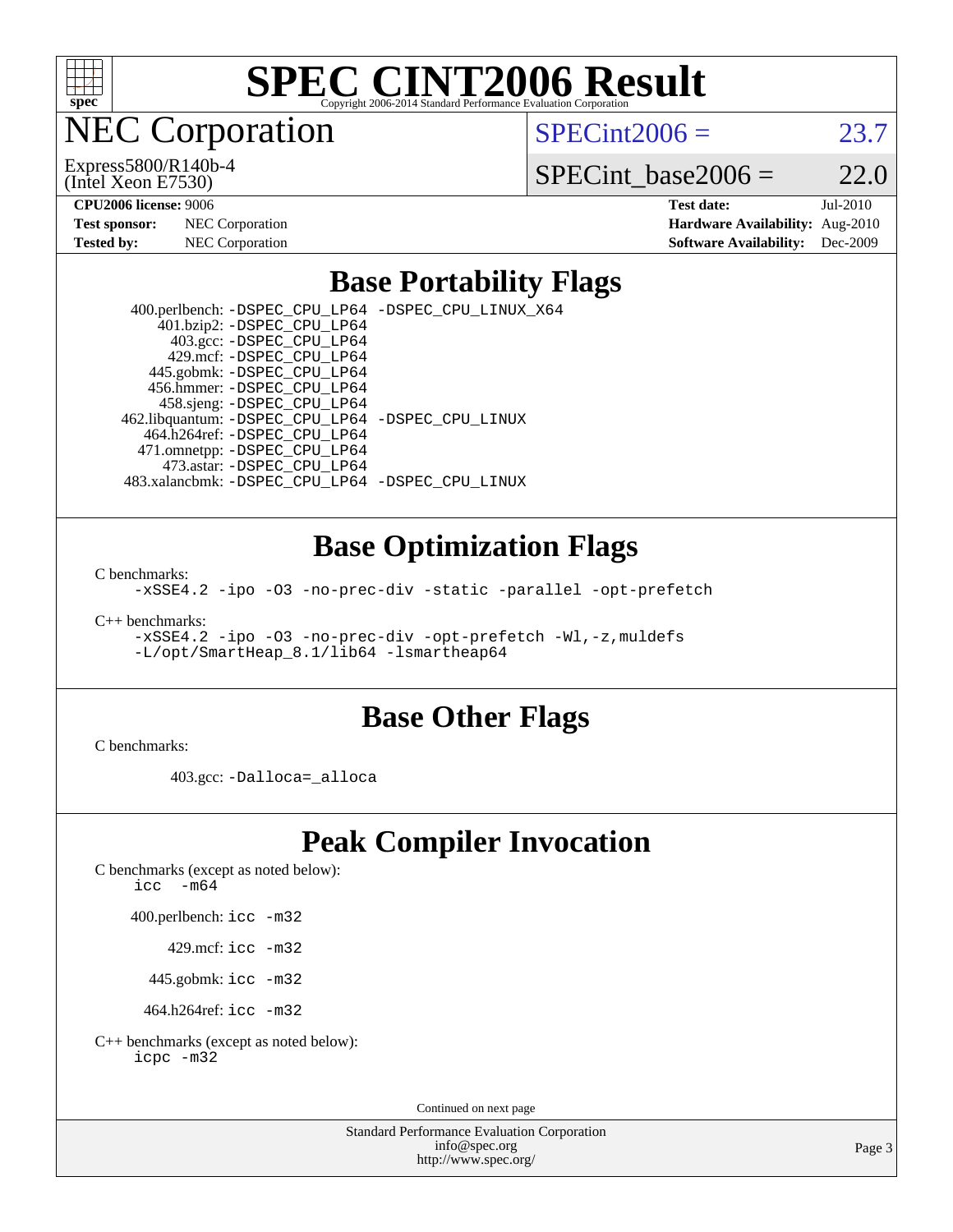

**EC Corporation** 

 $SPECint2006 = 23.7$  $SPECint2006 = 23.7$ 

(Intel Xeon E7530) Express5800/R140b-4 SPECint base2006 =  $22.0$ 

**[CPU2006 license:](http://www.spec.org/auto/cpu2006/Docs/result-fields.html#CPU2006license)** 9006 **[Test date:](http://www.spec.org/auto/cpu2006/Docs/result-fields.html#Testdate)** Jul-2010 **[Test sponsor:](http://www.spec.org/auto/cpu2006/Docs/result-fields.html#Testsponsor)** NEC Corporation **[Hardware Availability:](http://www.spec.org/auto/cpu2006/Docs/result-fields.html#HardwareAvailability)** Aug-2010 **[Tested by:](http://www.spec.org/auto/cpu2006/Docs/result-fields.html#Testedby)** NEC Corporation **[Software Availability:](http://www.spec.org/auto/cpu2006/Docs/result-fields.html#SoftwareAvailability)** Dec-2009

# **[Peak Compiler Invocation \(Continued\)](http://www.spec.org/auto/cpu2006/Docs/result-fields.html#PeakCompilerInvocation)**

473.astar: [icpc -m64](http://www.spec.org/cpu2006/results/res2010q3/cpu2006-20100729-12705.flags.html#user_peakCXXLD473_astar_intel_icpc_64bit_fc66a5337ce925472a5c54ad6a0de310)

### **[Peak Portability Flags](http://www.spec.org/auto/cpu2006/Docs/result-fields.html#PeakPortabilityFlags)**

 400.perlbench: [-DSPEC\\_CPU\\_LINUX\\_IA32](http://www.spec.org/cpu2006/results/res2010q3/cpu2006-20100729-12705.flags.html#b400.perlbench_peakCPORTABILITY_DSPEC_CPU_LINUX_IA32) 401.bzip2: [-DSPEC\\_CPU\\_LP64](http://www.spec.org/cpu2006/results/res2010q3/cpu2006-20100729-12705.flags.html#suite_peakPORTABILITY401_bzip2_DSPEC_CPU_LP64)

 403.gcc: [-DSPEC\\_CPU\\_LP64](http://www.spec.org/cpu2006/results/res2010q3/cpu2006-20100729-12705.flags.html#suite_peakPORTABILITY403_gcc_DSPEC_CPU_LP64) 456.hmmer: [-DSPEC\\_CPU\\_LP64](http://www.spec.org/cpu2006/results/res2010q3/cpu2006-20100729-12705.flags.html#suite_peakPORTABILITY456_hmmer_DSPEC_CPU_LP64) 458.sjeng: [-DSPEC\\_CPU\\_LP64](http://www.spec.org/cpu2006/results/res2010q3/cpu2006-20100729-12705.flags.html#suite_peakPORTABILITY458_sjeng_DSPEC_CPU_LP64) 462.libquantum: [-DSPEC\\_CPU\\_LP64](http://www.spec.org/cpu2006/results/res2010q3/cpu2006-20100729-12705.flags.html#suite_peakPORTABILITY462_libquantum_DSPEC_CPU_LP64) [-DSPEC\\_CPU\\_LINUX](http://www.spec.org/cpu2006/results/res2010q3/cpu2006-20100729-12705.flags.html#b462.libquantum_peakCPORTABILITY_DSPEC_CPU_LINUX) 473.astar: [-DSPEC\\_CPU\\_LP64](http://www.spec.org/cpu2006/results/res2010q3/cpu2006-20100729-12705.flags.html#suite_peakPORTABILITY473_astar_DSPEC_CPU_LP64) 483.xalancbmk: [-DSPEC\\_CPU\\_LINUX](http://www.spec.org/cpu2006/results/res2010q3/cpu2006-20100729-12705.flags.html#b483.xalancbmk_peakCXXPORTABILITY_DSPEC_CPU_LINUX)

# **[Peak Optimization Flags](http://www.spec.org/auto/cpu2006/Docs/result-fields.html#PeakOptimizationFlags)**

[C benchmarks](http://www.spec.org/auto/cpu2006/Docs/result-fields.html#Cbenchmarks):

 400.perlbench: [-xSSE4.2](http://www.spec.org/cpu2006/results/res2010q3/cpu2006-20100729-12705.flags.html#user_peakPASS2_CFLAGSPASS2_LDCFLAGS400_perlbench_f-xSSE42_f91528193cf0b216347adb8b939d4107)(pass 2) [-prof-gen](http://www.spec.org/cpu2006/results/res2010q3/cpu2006-20100729-12705.flags.html#user_peakPASS1_CFLAGSPASS1_LDCFLAGS400_perlbench_prof_gen_e43856698f6ca7b7e442dfd80e94a8fc)(pass 1) [-ipo](http://www.spec.org/cpu2006/results/res2010q3/cpu2006-20100729-12705.flags.html#user_peakPASS2_CFLAGSPASS2_LDCFLAGS400_perlbench_f-ipo)(pass 2) [-O3](http://www.spec.org/cpu2006/results/res2010q3/cpu2006-20100729-12705.flags.html#user_peakPASS2_CFLAGSPASS2_LDCFLAGS400_perlbench_f-O3)(pass 2) [-no-prec-div](http://www.spec.org/cpu2006/results/res2010q3/cpu2006-20100729-12705.flags.html#user_peakPASS2_CFLAGSPASS2_LDCFLAGS400_perlbench_f-no-prec-div)(pass 2) [-static](http://www.spec.org/cpu2006/results/res2010q3/cpu2006-20100729-12705.flags.html#user_peakPASS2_CFLAGSPASS2_LDCFLAGS400_perlbench_f-static)(pass 2) [-prof-use](http://www.spec.org/cpu2006/results/res2010q3/cpu2006-20100729-12705.flags.html#user_peakPASS2_CFLAGSPASS2_LDCFLAGS400_perlbench_prof_use_bccf7792157ff70d64e32fe3e1250b55)(pass 2) [-ansi-alias](http://www.spec.org/cpu2006/results/res2010q3/cpu2006-20100729-12705.flags.html#user_peakCOPTIMIZE400_perlbench_f-ansi-alias) [-opt-prefetch](http://www.spec.org/cpu2006/results/res2010q3/cpu2006-20100729-12705.flags.html#user_peakCOPTIMIZE400_perlbench_f-opt-prefetch) 401.bzip2: [-xSSE4.2](http://www.spec.org/cpu2006/results/res2010q3/cpu2006-20100729-12705.flags.html#user_peakPASS2_CFLAGSPASS2_LDCFLAGS401_bzip2_f-xSSE42_f91528193cf0b216347adb8b939d4107)(pass 2) [-prof-gen](http://www.spec.org/cpu2006/results/res2010q3/cpu2006-20100729-12705.flags.html#user_peakPASS1_CFLAGSPASS1_LDCFLAGS401_bzip2_prof_gen_e43856698f6ca7b7e442dfd80e94a8fc)(pass 1) [-ipo](http://www.spec.org/cpu2006/results/res2010q3/cpu2006-20100729-12705.flags.html#user_peakPASS2_CFLAGSPASS2_LDCFLAGS401_bzip2_f-ipo)(pass 2) [-O3](http://www.spec.org/cpu2006/results/res2010q3/cpu2006-20100729-12705.flags.html#user_peakPASS2_CFLAGSPASS2_LDCFLAGS401_bzip2_f-O3)(pass 2) [-no-prec-div](http://www.spec.org/cpu2006/results/res2010q3/cpu2006-20100729-12705.flags.html#user_peakCOPTIMIZEPASS2_CFLAGSPASS2_LDCFLAGS401_bzip2_f-no-prec-div) [-static](http://www.spec.org/cpu2006/results/res2010q3/cpu2006-20100729-12705.flags.html#user_peakPASS2_CFLAGSPASS2_LDCFLAGS401_bzip2_f-static)(pass 2) [-prof-use](http://www.spec.org/cpu2006/results/res2010q3/cpu2006-20100729-12705.flags.html#user_peakPASS2_CFLAGSPASS2_LDCFLAGS401_bzip2_prof_use_bccf7792157ff70d64e32fe3e1250b55)(pass 2) [-auto-ilp32](http://www.spec.org/cpu2006/results/res2010q3/cpu2006-20100729-12705.flags.html#user_peakCOPTIMIZE401_bzip2_f-auto-ilp32) [-opt-prefetch](http://www.spec.org/cpu2006/results/res2010q3/cpu2006-20100729-12705.flags.html#user_peakCOPTIMIZE401_bzip2_f-opt-prefetch) [-ansi-alias](http://www.spec.org/cpu2006/results/res2010q3/cpu2006-20100729-12705.flags.html#user_peakCOPTIMIZE401_bzip2_f-ansi-alias) 403.gcc: [-xSSE4.2](http://www.spec.org/cpu2006/results/res2010q3/cpu2006-20100729-12705.flags.html#user_peakCOPTIMIZE403_gcc_f-xSSE42_f91528193cf0b216347adb8b939d4107) [-ipo](http://www.spec.org/cpu2006/results/res2010q3/cpu2006-20100729-12705.flags.html#user_peakCOPTIMIZE403_gcc_f-ipo) [-O3](http://www.spec.org/cpu2006/results/res2010q3/cpu2006-20100729-12705.flags.html#user_peakCOPTIMIZE403_gcc_f-O3) [-no-prec-div](http://www.spec.org/cpu2006/results/res2010q3/cpu2006-20100729-12705.flags.html#user_peakCOPTIMIZE403_gcc_f-no-prec-div) [-static](http://www.spec.org/cpu2006/results/res2010q3/cpu2006-20100729-12705.flags.html#user_peakCOPTIMIZE403_gcc_f-static) [-inline-calloc](http://www.spec.org/cpu2006/results/res2010q3/cpu2006-20100729-12705.flags.html#user_peakCOPTIMIZE403_gcc_f-inline-calloc) [-opt-malloc-options=3](http://www.spec.org/cpu2006/results/res2010q3/cpu2006-20100729-12705.flags.html#user_peakCOPTIMIZE403_gcc_f-opt-malloc-options_13ab9b803cf986b4ee62f0a5998c2238) [-auto-ilp32](http://www.spec.org/cpu2006/results/res2010q3/cpu2006-20100729-12705.flags.html#user_peakCOPTIMIZE403_gcc_f-auto-ilp32) 429.mcf: [-xSSE4.2](http://www.spec.org/cpu2006/results/res2010q3/cpu2006-20100729-12705.flags.html#user_peakCOPTIMIZE429_mcf_f-xSSE42_f91528193cf0b216347adb8b939d4107) [-ipo](http://www.spec.org/cpu2006/results/res2010q3/cpu2006-20100729-12705.flags.html#user_peakCOPTIMIZE429_mcf_f-ipo) [-O3](http://www.spec.org/cpu2006/results/res2010q3/cpu2006-20100729-12705.flags.html#user_peakCOPTIMIZE429_mcf_f-O3) [-no-prec-div](http://www.spec.org/cpu2006/results/res2010q3/cpu2006-20100729-12705.flags.html#user_peakCOPTIMIZE429_mcf_f-no-prec-div) [-static](http://www.spec.org/cpu2006/results/res2010q3/cpu2006-20100729-12705.flags.html#user_peakCOPTIMIZE429_mcf_f-static) [-opt-prefetch](http://www.spec.org/cpu2006/results/res2010q3/cpu2006-20100729-12705.flags.html#user_peakCOPTIMIZE429_mcf_f-opt-prefetch) 445.gobmk: [-xSSE4.2](http://www.spec.org/cpu2006/results/res2010q3/cpu2006-20100729-12705.flags.html#user_peakPASS2_CFLAGSPASS2_LDCFLAGS445_gobmk_f-xSSE42_f91528193cf0b216347adb8b939d4107)(pass 2) [-prof-gen](http://www.spec.org/cpu2006/results/res2010q3/cpu2006-20100729-12705.flags.html#user_peakPASS1_CFLAGSPASS1_LDCFLAGS445_gobmk_prof_gen_e43856698f6ca7b7e442dfd80e94a8fc)(pass 1) [-prof-use](http://www.spec.org/cpu2006/results/res2010q3/cpu2006-20100729-12705.flags.html#user_peakPASS2_CFLAGSPASS2_LDCFLAGS445_gobmk_prof_use_bccf7792157ff70d64e32fe3e1250b55)(pass 2) [-O2](http://www.spec.org/cpu2006/results/res2010q3/cpu2006-20100729-12705.flags.html#user_peakCOPTIMIZE445_gobmk_f-O2) [-ipo](http://www.spec.org/cpu2006/results/res2010q3/cpu2006-20100729-12705.flags.html#user_peakCOPTIMIZE445_gobmk_f-ipo) [-no-prec-div](http://www.spec.org/cpu2006/results/res2010q3/cpu2006-20100729-12705.flags.html#user_peakCOPTIMIZE445_gobmk_f-no-prec-div) [-ansi-alias](http://www.spec.org/cpu2006/results/res2010q3/cpu2006-20100729-12705.flags.html#user_peakCOPTIMIZE445_gobmk_f-ansi-alias) 456.hmmer: [-xSSE4.2](http://www.spec.org/cpu2006/results/res2010q3/cpu2006-20100729-12705.flags.html#user_peakCOPTIMIZE456_hmmer_f-xSSE42_f91528193cf0b216347adb8b939d4107) [-ipo](http://www.spec.org/cpu2006/results/res2010q3/cpu2006-20100729-12705.flags.html#user_peakCOPTIMIZE456_hmmer_f-ipo) [-O3](http://www.spec.org/cpu2006/results/res2010q3/cpu2006-20100729-12705.flags.html#user_peakCOPTIMIZE456_hmmer_f-O3) [-no-prec-div](http://www.spec.org/cpu2006/results/res2010q3/cpu2006-20100729-12705.flags.html#user_peakCOPTIMIZE456_hmmer_f-no-prec-div) [-static](http://www.spec.org/cpu2006/results/res2010q3/cpu2006-20100729-12705.flags.html#user_peakCOPTIMIZE456_hmmer_f-static) [-unroll2](http://www.spec.org/cpu2006/results/res2010q3/cpu2006-20100729-12705.flags.html#user_peakCOPTIMIZE456_hmmer_f-unroll_784dae83bebfb236979b41d2422d7ec2) [-ansi-alias](http://www.spec.org/cpu2006/results/res2010q3/cpu2006-20100729-12705.flags.html#user_peakCOPTIMIZE456_hmmer_f-ansi-alias) [-auto-ilp32](http://www.spec.org/cpu2006/results/res2010q3/cpu2006-20100729-12705.flags.html#user_peakCOPTIMIZE456_hmmer_f-auto-ilp32) 458.sjeng: [-xSSE4.2](http://www.spec.org/cpu2006/results/res2010q3/cpu2006-20100729-12705.flags.html#user_peakPASS2_CFLAGSPASS2_LDCFLAGS458_sjeng_f-xSSE42_f91528193cf0b216347adb8b939d4107)(pass 2) [-prof-gen](http://www.spec.org/cpu2006/results/res2010q3/cpu2006-20100729-12705.flags.html#user_peakPASS1_CFLAGSPASS1_LDCFLAGS458_sjeng_prof_gen_e43856698f6ca7b7e442dfd80e94a8fc)(pass 1) [-ipo](http://www.spec.org/cpu2006/results/res2010q3/cpu2006-20100729-12705.flags.html#user_peakPASS2_CFLAGSPASS2_LDCFLAGS458_sjeng_f-ipo)(pass 2) [-O3](http://www.spec.org/cpu2006/results/res2010q3/cpu2006-20100729-12705.flags.html#user_peakPASS2_CFLAGSPASS2_LDCFLAGS458_sjeng_f-O3)(pass 2) [-no-prec-div](http://www.spec.org/cpu2006/results/res2010q3/cpu2006-20100729-12705.flags.html#user_peakPASS2_CFLAGSPASS2_LDCFLAGS458_sjeng_f-no-prec-div)(pass 2) [-static](http://www.spec.org/cpu2006/results/res2010q3/cpu2006-20100729-12705.flags.html#user_peakPASS2_CFLAGSPASS2_LDCFLAGS458_sjeng_f-static)(pass 2) [-prof-use](http://www.spec.org/cpu2006/results/res2010q3/cpu2006-20100729-12705.flags.html#user_peakPASS2_CFLAGSPASS2_LDCFLAGS458_sjeng_prof_use_bccf7792157ff70d64e32fe3e1250b55)(pass 2) [-unroll4](http://www.spec.org/cpu2006/results/res2010q3/cpu2006-20100729-12705.flags.html#user_peakCOPTIMIZE458_sjeng_f-unroll_4e5e4ed65b7fd20bdcd365bec371b81f) 462.libquantum: basepeak = yes 464.h264ref: [-xSSE4.2](http://www.spec.org/cpu2006/results/res2010q3/cpu2006-20100729-12705.flags.html#user_peakPASS2_CFLAGSPASS2_LDCFLAGS464_h264ref_f-xSSE42_f91528193cf0b216347adb8b939d4107)(pass 2) [-prof-gen](http://www.spec.org/cpu2006/results/res2010q3/cpu2006-20100729-12705.flags.html#user_peakPASS1_CFLAGSPASS1_LDCFLAGS464_h264ref_prof_gen_e43856698f6ca7b7e442dfd80e94a8fc)(pass 1) [-ipo](http://www.spec.org/cpu2006/results/res2010q3/cpu2006-20100729-12705.flags.html#user_peakPASS2_CFLAGSPASS2_LDCFLAGS464_h264ref_f-ipo)(pass 2) [-O3](http://www.spec.org/cpu2006/results/res2010q3/cpu2006-20100729-12705.flags.html#user_peakPASS2_CFLAGSPASS2_LDCFLAGS464_h264ref_f-O3)(pass 2) [-no-prec-div](http://www.spec.org/cpu2006/results/res2010q3/cpu2006-20100729-12705.flags.html#user_peakPASS2_CFLAGSPASS2_LDCFLAGS464_h264ref_f-no-prec-div)(pass 2) [-static](http://www.spec.org/cpu2006/results/res2010q3/cpu2006-20100729-12705.flags.html#user_peakPASS2_CFLAGSPASS2_LDCFLAGS464_h264ref_f-static)(pass 2) [-prof-use](http://www.spec.org/cpu2006/results/res2010q3/cpu2006-20100729-12705.flags.html#user_peakPASS2_CFLAGSPASS2_LDCFLAGS464_h264ref_prof_use_bccf7792157ff70d64e32fe3e1250b55)(pass 2) [-unroll2](http://www.spec.org/cpu2006/results/res2010q3/cpu2006-20100729-12705.flags.html#user_peakCOPTIMIZE464_h264ref_f-unroll_784dae83bebfb236979b41d2422d7ec2) [-ansi-alias](http://www.spec.org/cpu2006/results/res2010q3/cpu2006-20100729-12705.flags.html#user_peakCOPTIMIZE464_h264ref_f-ansi-alias)

Continued on next page